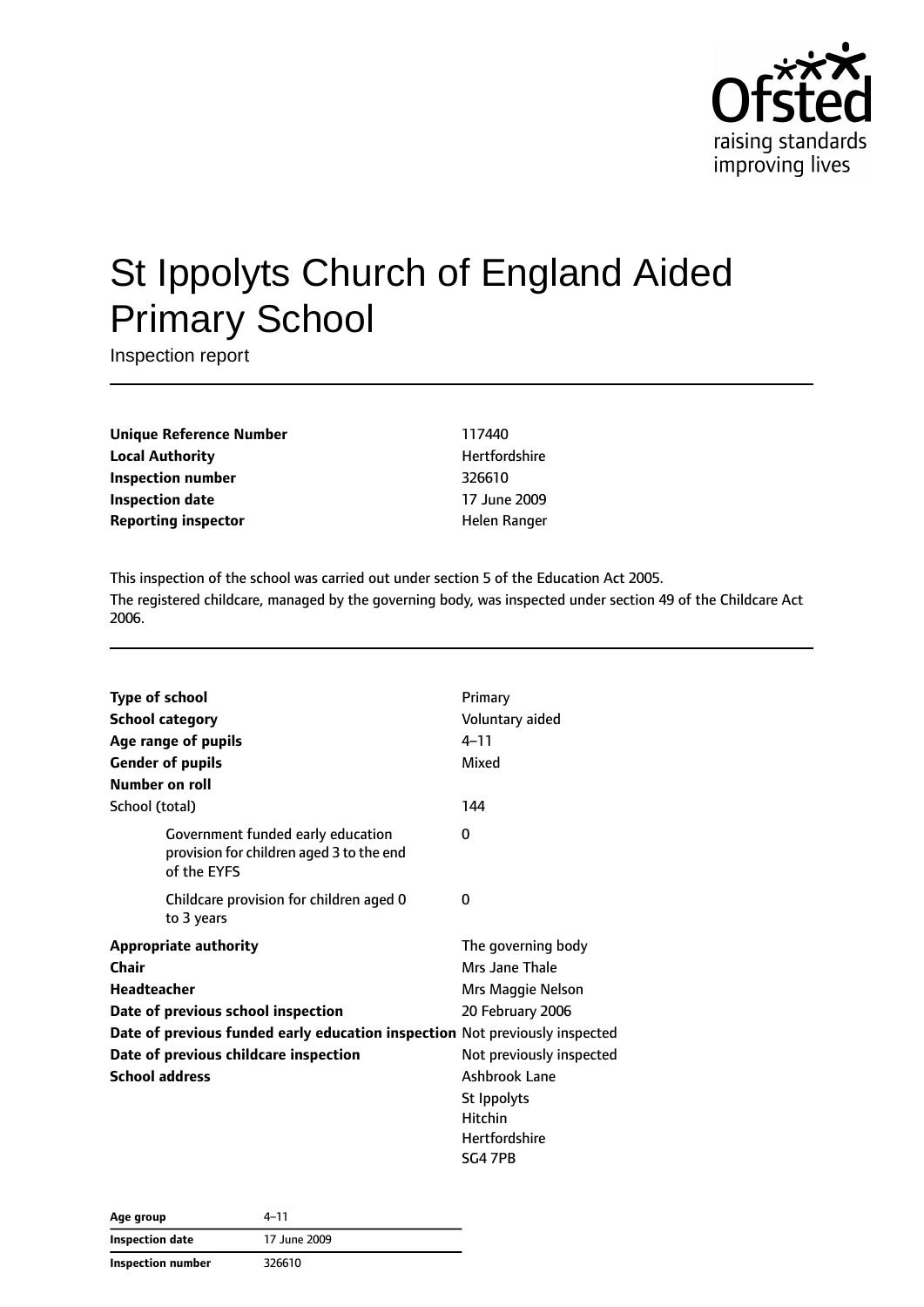**Telephone number** 01462 432080 **Fax number** 01462 438524

| Age group         | 4–11         |
|-------------------|--------------|
| Inspection date   | 17 June 2009 |
| Inspection number | 326610       |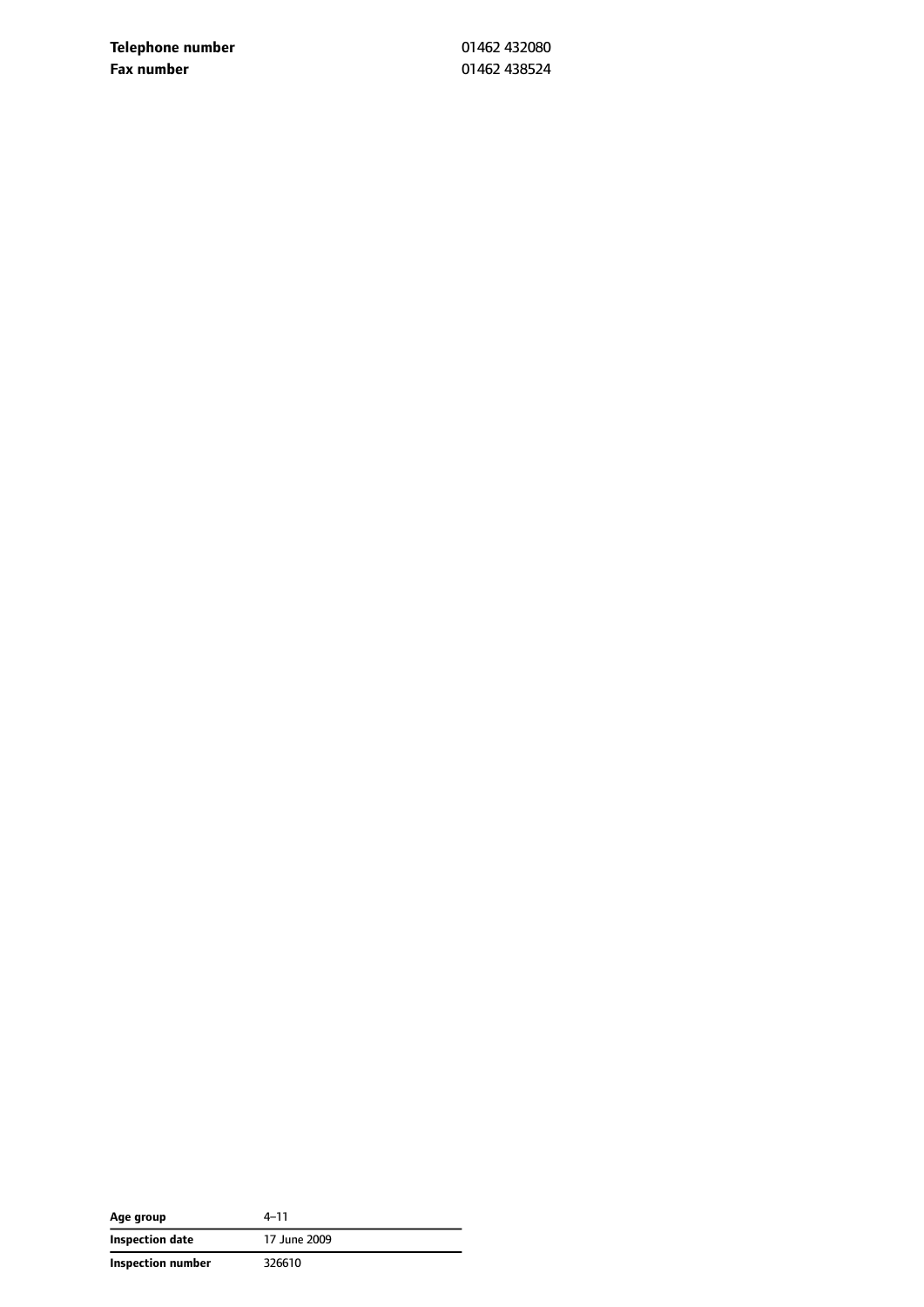.

<sup>©</sup> Crown copyright 2009

Website: www.ofsted.gov.uk

This document may be reproduced in whole or in part for non-commercial educational purposes, provided that the information quoted is reproduced without adaptation and the source and date of publication are stated.

Further copies of this report are obtainable from the school. Under the Education Act 2005, the school must provide a copy of this report free of charge to certain categories of people. A charge not exceeding the full cost of reproduction may be made for any other copies supplied.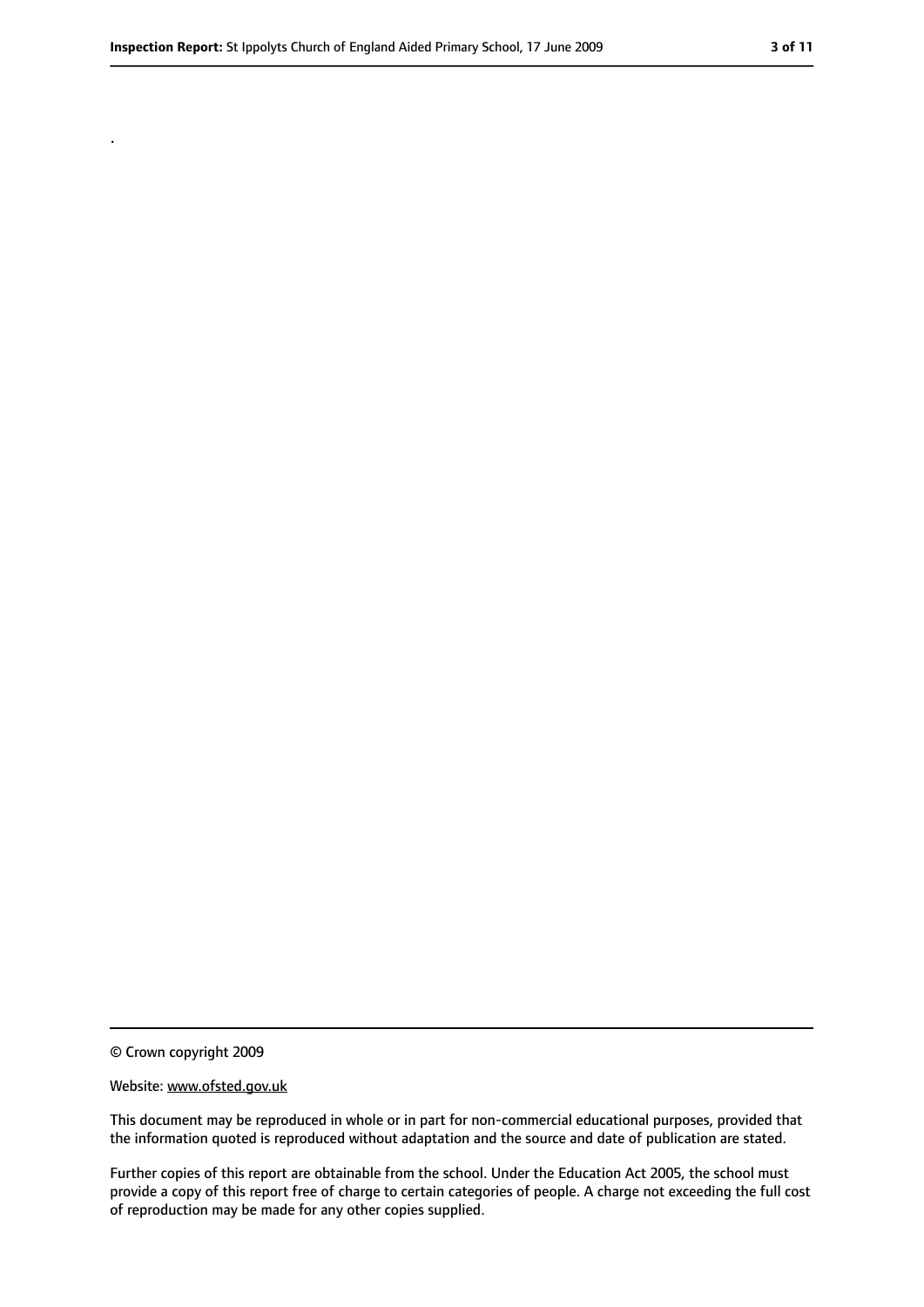# **Introduction**

The inspection was carried out by two additional inspectors. Inspectors evaluated the overall effectiveness of the school and investigated:

- provision and achievement in the Early Years Foundation Stage (the Reception age group)
- how the school is making further improvements to provision and standards in mathematics
- the main features of leadership and management and how the school is planning for the future.

The inspectors gathered evidence from records of pupils' progress, observations of lessons and breaktime activities, examples of pupils' work, discussions with pupils, staff and governors, and questionnaires and lettersfrom parents. The main documents used by the school in its monitoring and development planning were examined. Other aspects of the school's work were not investigated in detail, but inspectors found no evidence to suggest that the school's own assessments, as given in its self-evaluation, were not justified, and these have been included where appropriate in this report.

#### **Description of the school**

This is a smaller than average-sized school. It mainly serves families in the immediate area but about 10% of pupils come from further afield. Pupils come from a very wide range of backgrounds. The proportion eligible for free school meals is below average. About 15% of pupils are from minority ethnic groups and a very small number of these pupils are at an early stage of learning to speak English. A broadly average proportion of pupils are identified with learning difficulties and/or disabilities, most with moderate learning difficulties. Children start the Early Years Foundation Stage (the Reception group) with levels of attainment that vary considerably but, overall, are at the nationally expected standard for their age.

Over the past year, the retiring headteacher and her successor (the deputy headteacher working as an acting headteacher) have fully shared all main leadership and management roles.

#### **Key for inspection grades**

| Good         |
|--------------|
| Satisfactory |
| Inadequate   |
|              |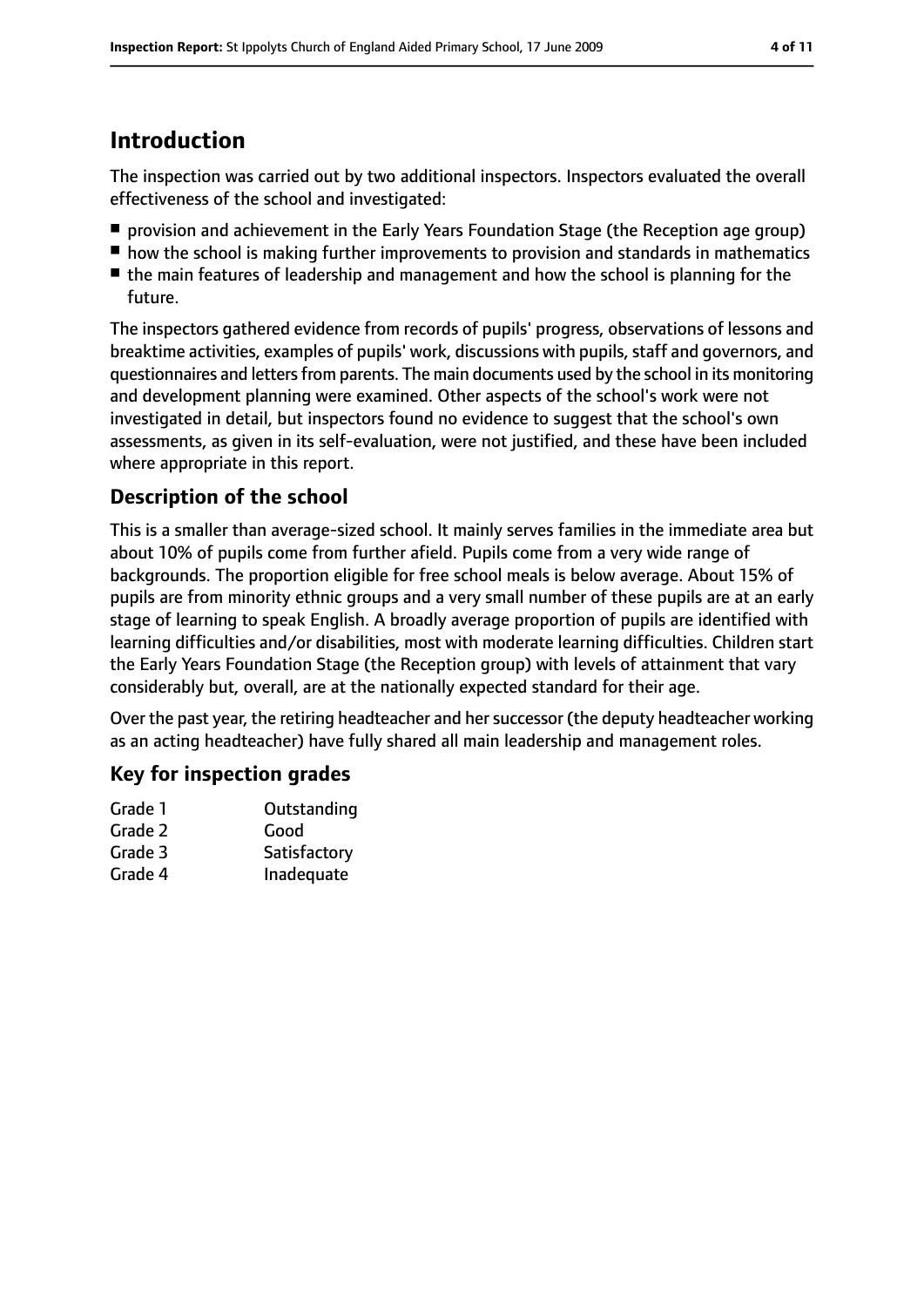## **Overall effectiveness of the school**

#### **Grade: 1**

When the school was last inspected in 2006, it was judged to be outstanding. It is a testament to the commitment and expertise of staff and governors that this is still the case. The school has continued to work in extremely close partnership with the local community it serves. One parent, echoing the views of many others, described the school as 'a stimulating, safe, happy environment for children to develop'. The driving force for the school's continuing success has been the outstanding headteacher supported by the senior leadership team. Staff speak of her inspirational leadership. Systematic professional development arrangements enable all staff to contribute to the school's rigorous self-evaluation and to maintain high standards for pupils. The very close partnership arrangements between the headteacher and her successor have enabled the school to offer continuity of provision and to promote a smooth transition in the leadership changes. The acting headteacher this year has made her own excellent contribution to continuing the extremely good provision in the school.

One of the most significant ways in which the school excels is the exceptionally high academic standards that pupils reach. These provide pupils with an excellent preparation for the next stage of their education. Achievement and progress are excellent. Standards in the national tests at the end of Year 6 in English, mathematics and science have generally been much higher than the national average. Pupils' computer skills are also very good. Even in year groups which have a large number of pupils who find learning more difficult, pupils make excellent progress and almost all reach at least the levels expected nationally by the time they leave Year 6. Pupils who are in the current Year 2 and Year 6 are well on track to reach the very high standards targeted for them this year.

Standards are so high because adults focus extremely well on checking that all individuals build up knowledge and skills efficiently. Teaching and learning are outstanding and tailored very well to the mixed age classes, as appropriate. Staff have high expectations of what pupils can achieve. As a result, ambitious goals are communicated very effectively to pupils. Pupils in their turn know they are expected to work hard but, equally, that lessons will be enjoyable and purposeful. One summed this up saying, 'We don't just sit and write for ages - we do things!' Excellent examples of high quality learning were seen during the inspection, such as the oldest pupils compiling records of their recent exciting stay in Devon and completing challenging investigations in mathematics. Able pupils thrive because lessons interest and stretch them. The school does a great deal to encourage any pupil identified with a particular gift or talent. Typical of this is its high quality provision in music, drama and art.

A similarly important element of the provision is the very effective programme of activities planned for pupils who find learning harder and those learning to speak English as an additional language. For example, pupils with moderate learning difficulties have very effective individual programmes. The contribution of the teaching assistants to the success of these is substantial. It typifies the strong spirit of staff teamwork that is apparent in all parts of the school. The quality of teaching is supported very effectively by the detailed arrangements to track and analyse pupil progress and to set rigorous but realistic targets for all groups of pupils.

The school is determined to carry on improving provision in any way it can. Based on careful analysis of pupils' performance, an area that is rightly being considered at present is that not all girls achieve as well in mathematics as they do in English. To address this, staff have started to involve parents more in highlighting how mathematical learning can be supported at home.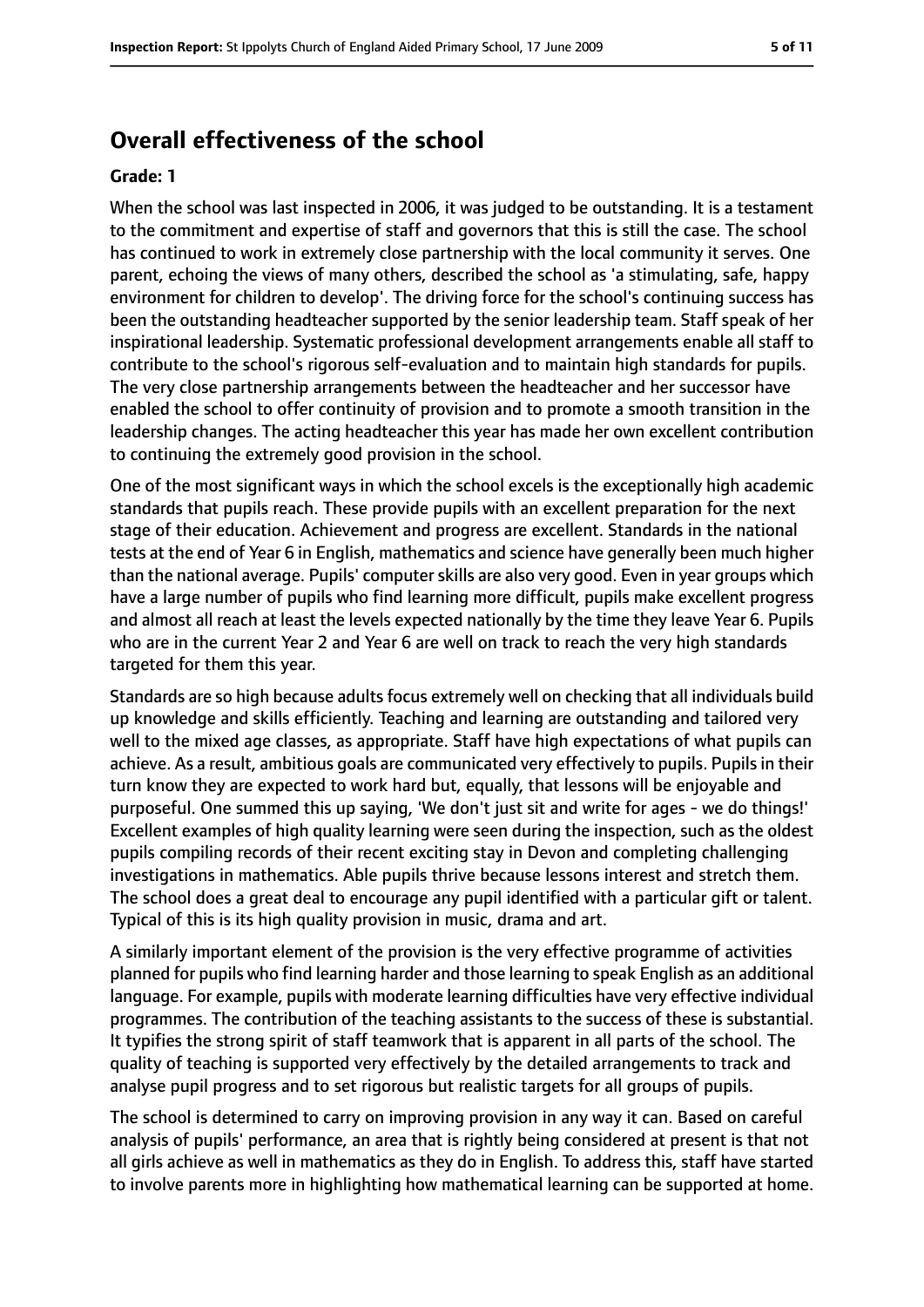They have accurately identified that this can usefully be extended further, especially through encouraging families to share practical activities that involve mathematics and problem solving.

As at the time of the last inspection, pupils' personal development and well-being are outstanding. The school works with parents to build extremely well on the levels of maturity pupils often bring from home. They have an excellent understanding of how to live safe and healthy lives, shown by their commitment to physical activity and a good diet. Behaviour is first rate and pupils' great enjoyment of school is evident in enthusiasm for learning and consistently high levels of attendance. Pupils show extremely high levels of spiritual, moral and social understanding. Their cultural and multi-cultural awareness are mostly very good and are supported by strengths in their work in subjects such as the arts, humanities and personal and social education. A shining example of pupils' achievements is their recent work during 'Africa Week' which broadened horizons and produced high quality work in all age groups. Pupils already show a good understanding of their roles as young citizens through their school council and by a wide range of work in the local area and with charities. Projects such as these lead to a high level of awareness of national and global issues for their age.

The curriculum has improved and is excellent. Staff have continued to develop its breadth very well since the last inspection. Lessons in all age groups increasingly link subjects together, where appropriate, to make activities more interesting and relevant. At the same time, staff ensure that any topic work is underpinned by a secure structure of the skills needed for each subject. A wide range of clubs, visits and visitors enhances the curriculum significantly. The school building is brought to life by vibrant displays of high quality work that demonstrate the great breadth and depth of activities that are available.

The quality of care, guidance and support for pupils is outstanding. Parents' and pupils' views of these arrangements are highly complimentary. Child protection, safeguarding and other health and safety procedures are rigorous, promoting children's welfare extremely well. Pupils are given high quality academic support through the effective systems for setting targets, marking, pupil self-assessment and the excellent website. There are strong links with appropriate agencies where possible for pupils who need specialist support with learning.

Highly effective leadership and management at all levels underpin all that the school achieves. Teaching staff are well equipped with the skills needed to monitor standards and to evaluate and improve the quality of provision further. The school's building and grounds have been developed to a very high standard, helped by impressive fund raising efforts from staff, governors and parents. This has provided an excellent environment for pupils. While a few parents express the wish for the school to work even more closely with them, parents' views of provision are mostly highly positive and recognise the strong communication and links with the school.

Staff and governors are giving due attention to ensuring that the school plays its part in promoting wider community cohesion and has an impact on groups outside the school itself. To this end, they have a clear policy and action plans that are being systematically evaluated. Some of the actions are relatively new, including those that aim to reach out more effectively to some families and to work even more closely with community groups. As a result, it is too early to demonstrate their impact fully. The governors play a valuable and influential role in the school. They hold the school to account while being active, knowledgeable and supportive. Working with the staff, they have developed strong links that benefit pupils, such as those with the church, the parish council, local schools and sports organisations. They have planned very thoroughly for the major staff changes when the headteacher retires. Pupils commented that, while they do not want to lose their old headteacher, they are very happy with their new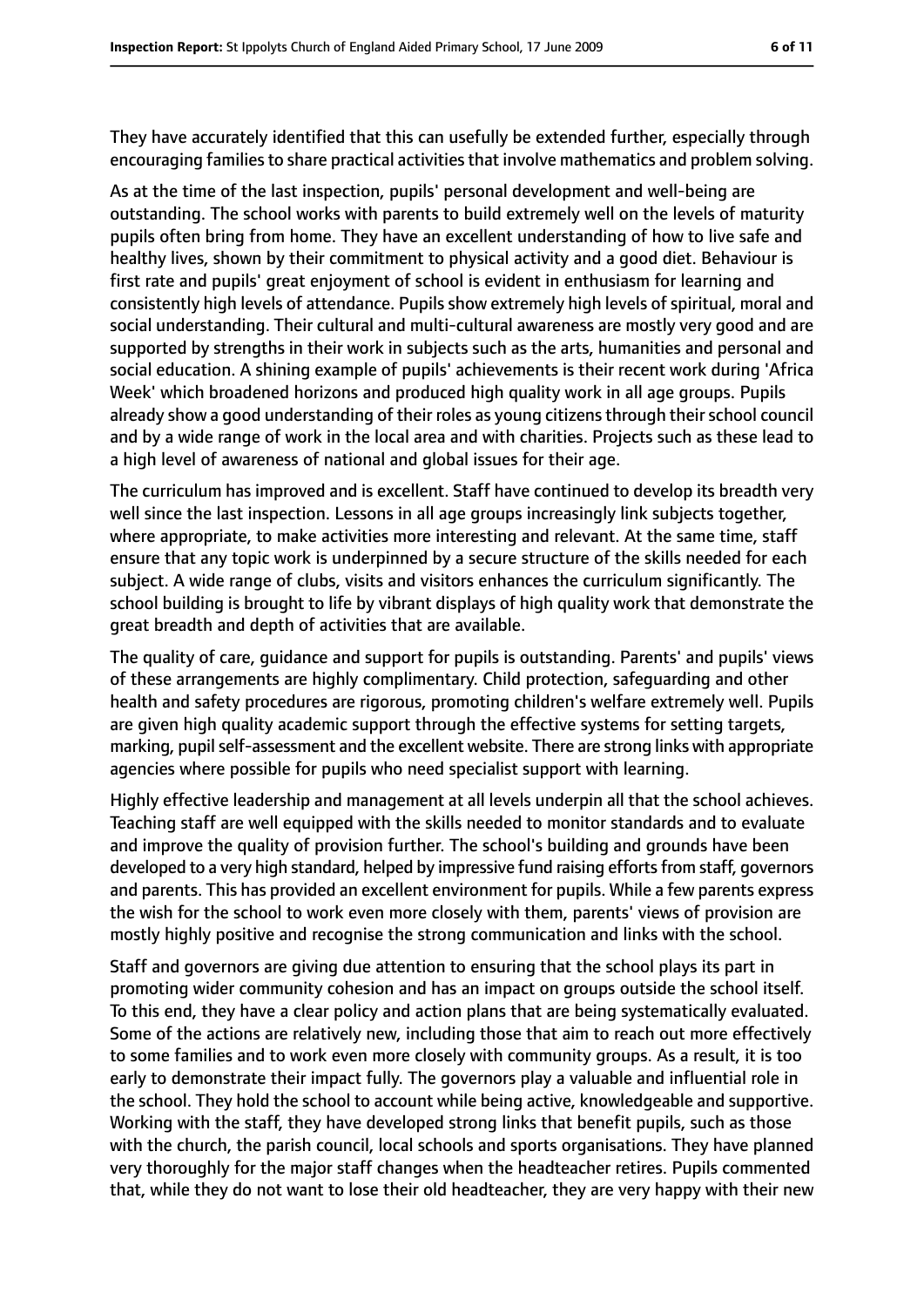one. The shared vision of staff and governors for the future, coupled with the excellent track record of recent years, mean that the school is extremely well placed to continue to offer a high standard of education to its community.

#### **Effectiveness of the Early Years Foundation Stage**

#### **Grade: 1**

Since the last inspection, the school has made significant improvementsin provision for children in the Early Years Foundation Stage. This is now outstanding. The classroom has been developed well to further promote children's confidence and independent learning. The adjacent outdoor space is small but used to the full and staff extend outdoor learning to the main playground as needed. All activities are underpinned by a very carefulsystem of observation and assessment so that learning can be designed to have maximum effect. As a result, children make rapid progress, including the youngest who have a relatively short time in Reception. Children reach standards that are consistently above national expectations by the start of Year 1. The children mix very well with the Year 1 children in the same class, who set them good examples. Activities are exciting and engaging, while being always focused on clear, relevant learning objectives. Children's welfare needs are fully met, so that they settle into school quickly. Their attitudes and behaviour are outstanding. The leadership of this age group is excellent. The dynamic class teacher receives extremely good support from a very able nursery nurse. Between them, they show an exceptional knowledge of the required curriculum and of how children develop and learn.

#### **What the school should do to improve further**

■ Continue the initiative to improve the consistency of girls' achievement in mathematics, including encouraging practical activities at home which consolidate and extend learning in school.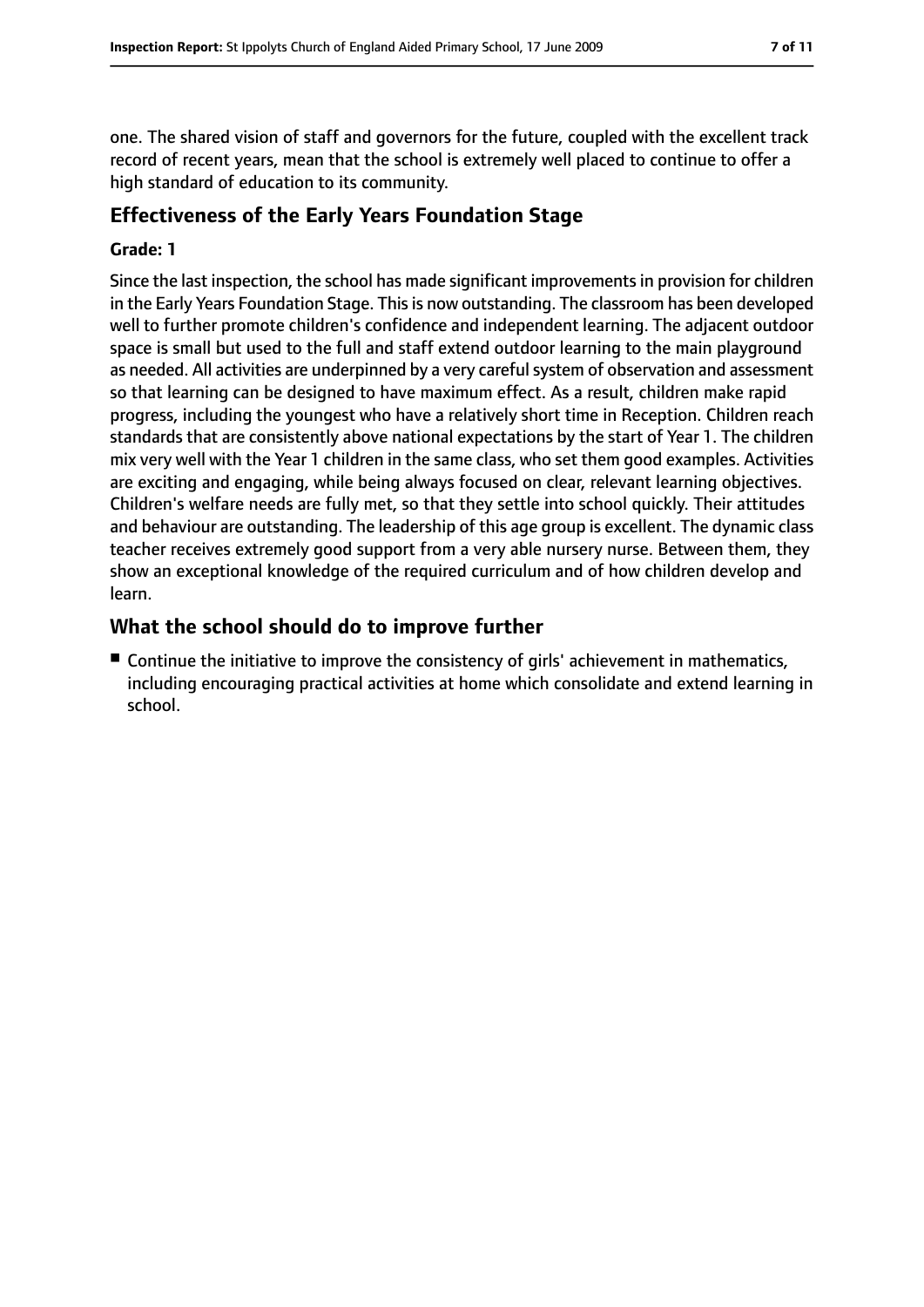**Any complaints about the inspection or the report should be made following the procedures set out in the guidance 'Complaints about school inspection', which is available from Ofsted's website: www.ofsted.gov.uk.**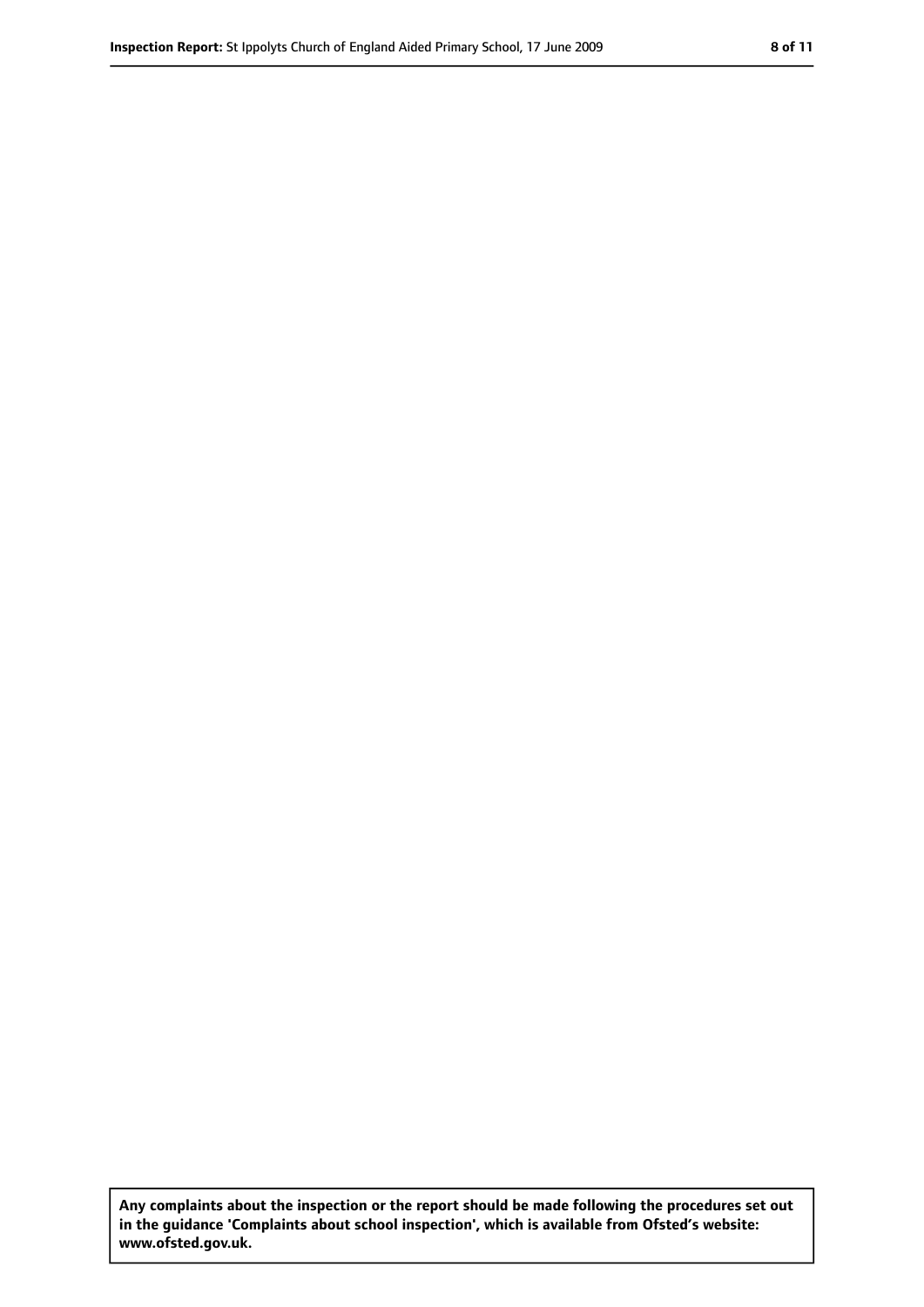# **Inspection judgements**

| \ Key to judgements: grade 1 is outstanding, grade 2 good, grade 3 satisfactory, and | <b>School</b>  |
|--------------------------------------------------------------------------------------|----------------|
| arade 4 inadequate                                                                   | <b>Overall</b> |

#### **Overall effectiveness**

| How effective, efficient and inclusive is the provision of<br>education, integrated care and any extended services in meeting the<br>needs of learners? |     |
|---------------------------------------------------------------------------------------------------------------------------------------------------------|-----|
| Effective steps have been taken to promote improvement since the last<br>inspection                                                                     | Yes |
| How well does the school work in partnership with others to promote learners'<br>well being?                                                            |     |
| The capacity to make any necessary improvements                                                                                                         |     |

## **Effectiveness of the Early Years Foundation Stage**

| How effective is the provision in meeting the needs of children in the<br>l EYFS?              |  |
|------------------------------------------------------------------------------------------------|--|
| How well do children in the EYFS achieve?                                                      |  |
| How good are the overall personal development and well-being of the children<br>I in the EYFS? |  |
| How effectively are children in the EYFS helped to learn and develop?                          |  |
| How effectively is the welfare of children in the EYFS promoted?                               |  |
| How effectively is provision in the EYFS led and managed?                                      |  |

#### **Achievement and standards**

| How well do learners achieve?                                                               |  |
|---------------------------------------------------------------------------------------------|--|
| $\vert$ The standards <sup>1</sup> reached by learners                                      |  |
| $\mid$ How well learners make progress, taking account of any significant variations $\mid$ |  |
| between groups of learners                                                                  |  |
| How well learners with learning difficulties and/or disabilities make progress              |  |

#### **Annex A**

<sup>&</sup>lt;sup>1</sup>Grade 1 - Exceptionally and consistently high; Grade 2 - Generally above average with none significantly below average; Grade 3 - Broadly average to below average; Grade 4 - Exceptionally low.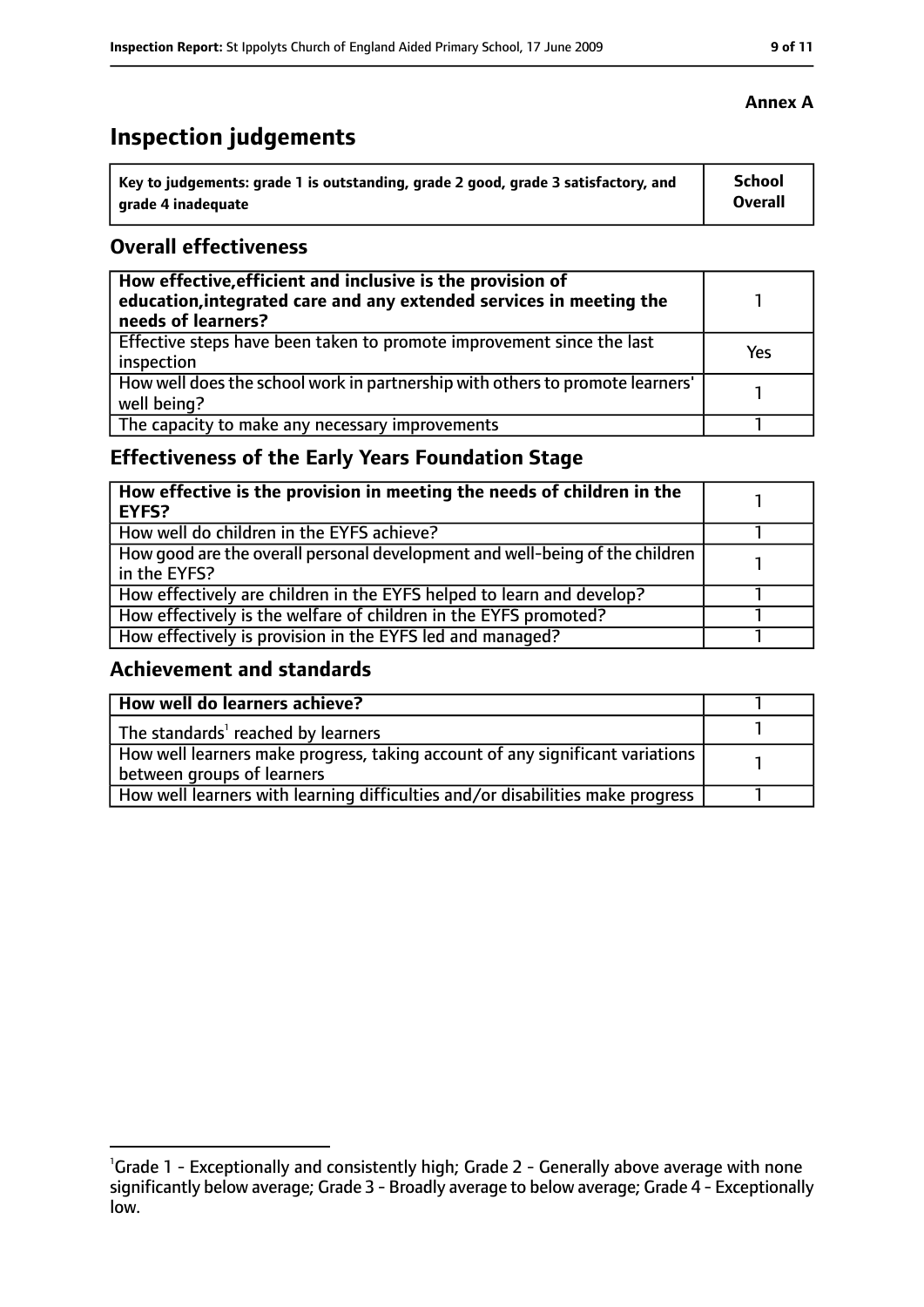## **Personal development and well-being**

| How good are the overall personal development and well-being of the<br>learners?                                 |  |
|------------------------------------------------------------------------------------------------------------------|--|
| The extent of learners' spiritual, moral, social and cultural development                                        |  |
| The extent to which learners adopt healthy lifestyles                                                            |  |
| The extent to which learners adopt safe practices                                                                |  |
| The extent to which learners enjoy their education                                                               |  |
| The attendance of learners                                                                                       |  |
| The behaviour of learners                                                                                        |  |
| The extent to which learners make a positive contribution to the community                                       |  |
| How well learners develop workplace and other skills that will contribute to<br>their future economic well-being |  |

# **The quality of provision**

| How effective are teaching and learning in meeting the full range of<br>learners' needs?              |  |
|-------------------------------------------------------------------------------------------------------|--|
| How well do the curriculum and other activities meet the range of needs and<br>interests of learners? |  |
| How well are learners cared for, quided and supported?                                                |  |

## **Leadership and management**

| How effective are leadership and management in raising achievement<br>and supporting all learners?                                              |     |
|-------------------------------------------------------------------------------------------------------------------------------------------------|-----|
| How effectively leaders and managers at all levels set clear direction leading<br>to improvement and promote high quality of care and education |     |
| How effectively leaders and managers use challenging targets to raise standards                                                                 |     |
| The effectiveness of the school's self-evaluation                                                                                               |     |
| How well equality of opportunity is promoted and discrimination eliminated                                                                      |     |
| How well does the school contribute to community cohesion?                                                                                      |     |
| How effectively and efficiently resources, including staff, are deployed to<br>achieve value for money                                          |     |
| The extent to which governors and other supervisory boards discharge their<br>responsibilities                                                  |     |
| Do procedures for safequarding learners meet current government<br>requirements?                                                                | Yes |
| Does this school require special measures?                                                                                                      | No  |
| Does this school require a notice to improve?                                                                                                   | No  |